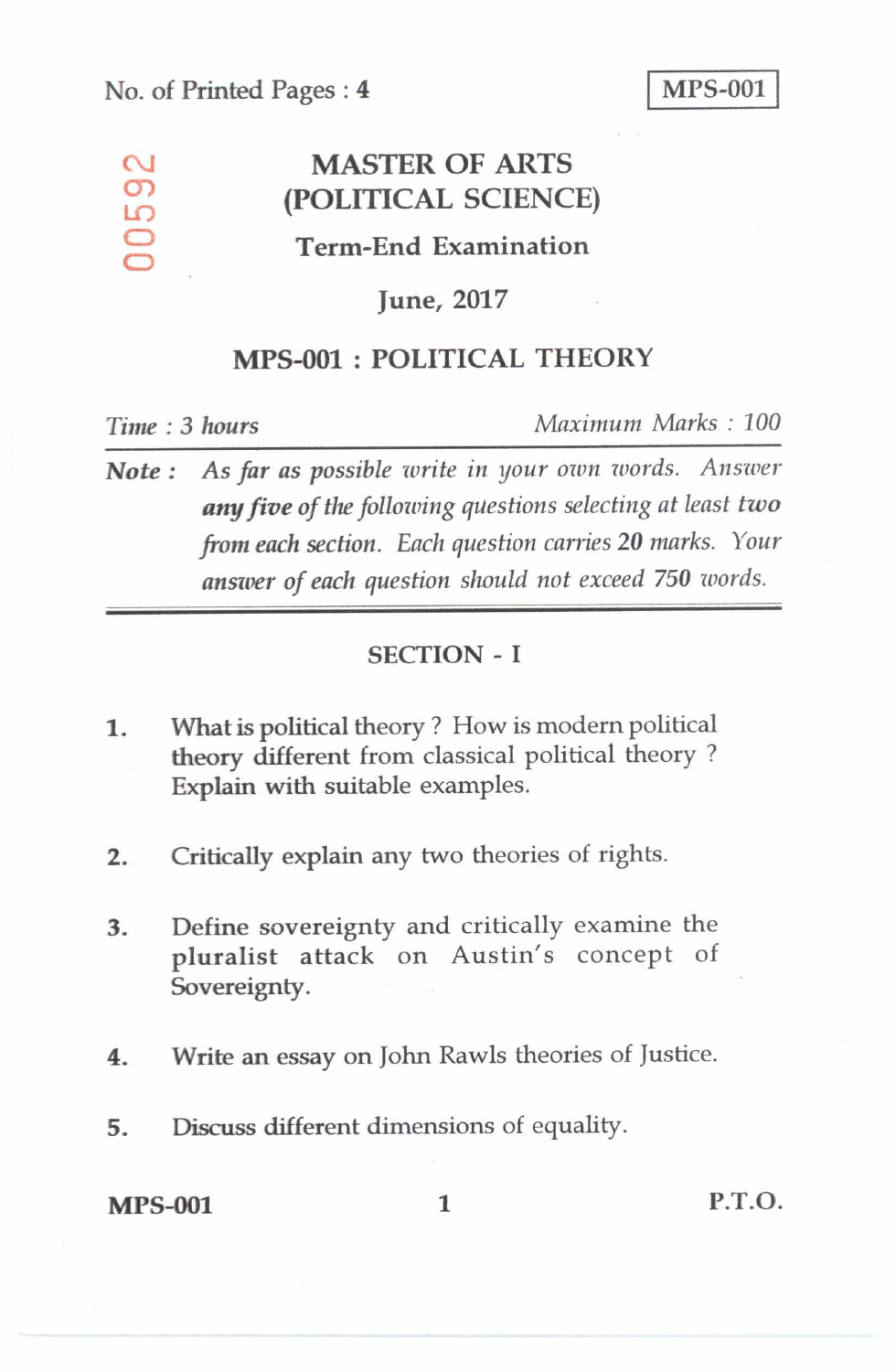#### SECTION - II

- 6. Write a note on the Frankfurt School (or Critical Theory)
- 7. Discuss Lenin's Contribution to the Theory and Practice of Marxism.
- 8. Critically assess multiculturalism.
- 9. Write an essay on Republicanism.
- 10. Define Fundamentalism, and explain its core characteristics.

MPS-001 2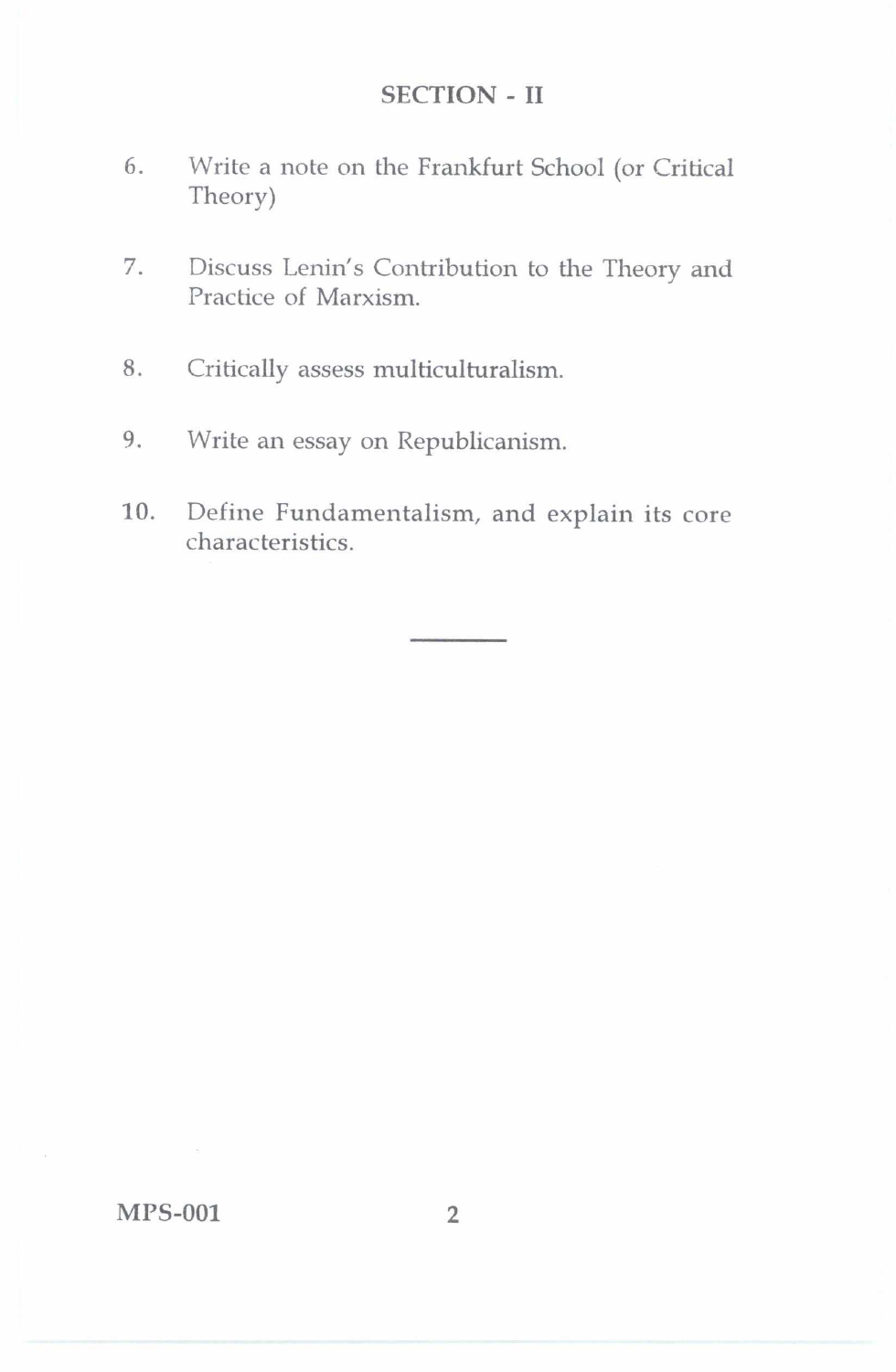एम.पी.एस.-001

## स्नातकोत्तर उपाधि कार्यक्रम (राजनीति शास्त्र) सत्रांत परीक्षा जून, 2017

## एम.पी.एस.-001: राजनीतिक सिद्धान्त

समय : 3 घण्टे

अधिकतम अंक : 100

जहाँ तक संभव हो प्रश्नों के उत्तर अपने शब्दों में लिखें। कुल पाँच नोट : प्रश्नों के उत्तर दें, प्रत्येक अनुभाग में से कम से कम दो प्रश्न चुनते हुये। प्रत्येक प्रश्न20 अंक का हैं। प्रत्येक प्रश्न का उत्तर लगभग 750 शब्दों में दें।

#### अनुभाग-1

- राजनीतिक सिद्धांत क्या है? आधुनिक राजनीतिक सिद्धांत 1. क्लासिकी राजनीतिक सिद्धांत से कैसे भिन्न है ? उचित उदाहरणों के साथ समझाये।
- अधिकारों के किन्हीं दो सिद्धांतों की आलोचनात्मक व्याख्या  $2.$ कों।
- संप्रभुता की व्याख्या करें और ऑस्टिन की संप्रभुता की अवधारणा  $3<sub>1</sub>$ पर बहुलवादी आक्रमण की व्याख्या का आलोचनात्मक परीक्षण करें।
- जॉन रॉल्स के न्याय के सिद्धांत पर एक निबंध लिखें। 4.
- समानता के विभिन्न आयामों की चर्चा करें। 5.

#### **MPS-001**

P.T.O.